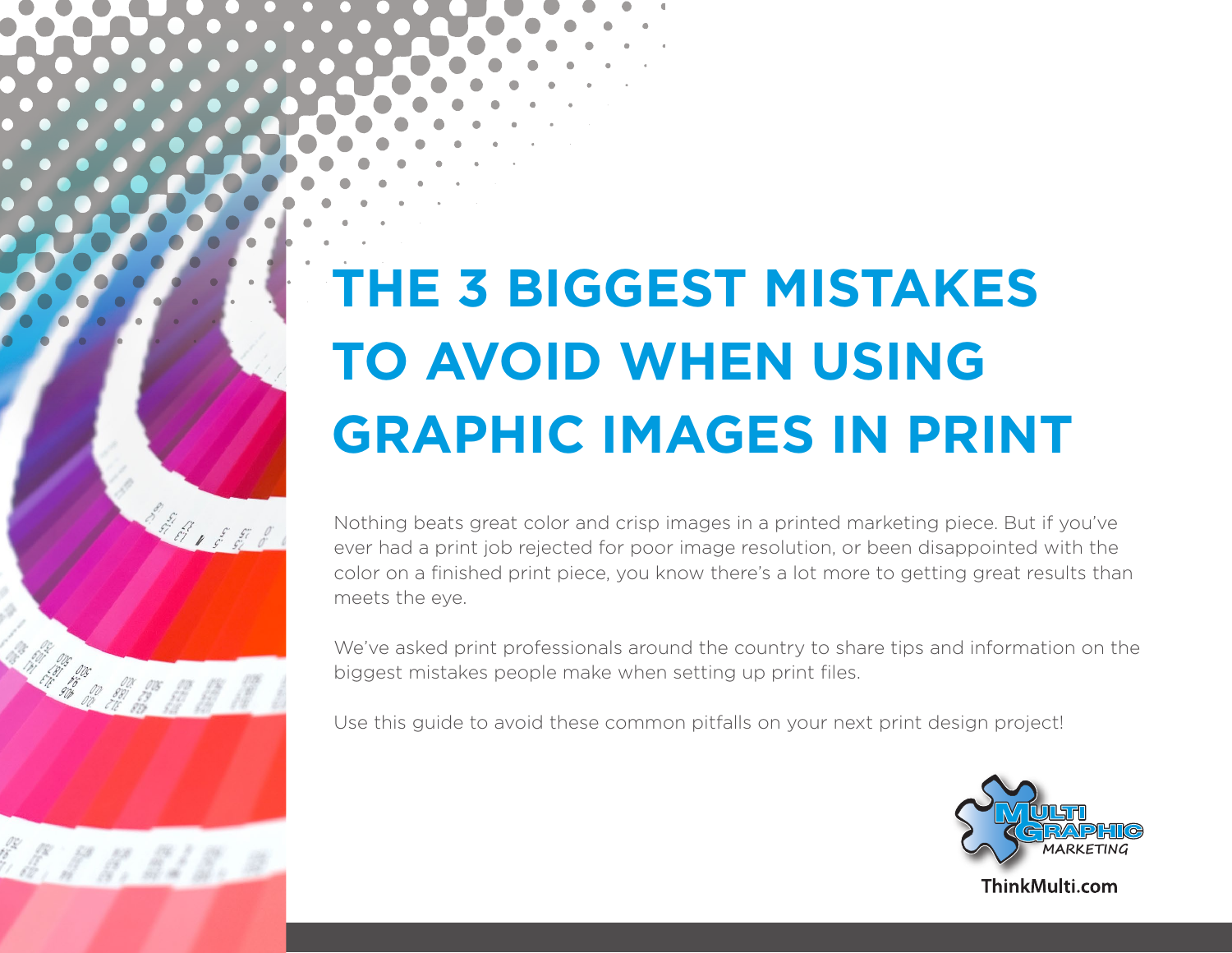## **IMAGE RESOLUTION IS NOT HIGH ENOUGH**

Using an image with a too-low resolution is one of the most common errors designers make when creating for print. The result is a fuzzy, pixellated look when printed. If you don't pay attention to your image resolution right from the start, you may end up having to completely recreate your design file from scratch. Here's a few tips on what to look out for, and how to ensure your images are set up with the correct image resolutions.

## **FIRST, WHAT IS IMAGE RESOLUTION?**

**1**

All images and photos (that are not vector art) are made out of pixels or dots. The resolution of an image refers to the number of the pixels that make up that image or graphic. The higher the resolution, the crisper and more detailed the image will be. Image resolutions are measured in Dots Per Inch (DPI) or Pixels Per Inch (PPI). DPI and PPI essentially mean the same thing.

## **THREE WAYS TO REFER TO THE SIZE OF AN IMAGE:**

- **1. Size:** the actual size of the image as measured in inches. For example, a 4" x 6" image.
- **2. Resolution:** the number of dots or pixels in each inch of that image. Expressed as DPI or PPI. For example, 300 DPI.
- **3. Pixel Dimension:** primarily used to refer to the size of website images. The total number of pixels in the entire image. A 4" x 6" image at 300 DPI would have a pixel dimension of 1200 x 1800. The only way to increase the pixel dimensions would be to re-sample the image in a program like Photoshop but beware - you may not like the results, as Photoshop can only use the data in the file to estimate what the image might look like at a higher resolution.

When using an image in a document for print, make sure the resolution is at least 300 DPI at the ACTUAL size you'd like to print it. A 4x6 photo that is 300 DPI (or 1200 x 1800 pixels) can be printed at that size. If the photo is enlarged to 8" x 12", it's pixel dimensions will remain the same, but the resolution will be reduced to 150 DPI, which is not high enough for print. If you want to use the image at 8" x 12" you'll need to replace it with a version with higher resolution.

## **FIX-IT TIPS FROM THE PROS:**

- **1. Check the size, resolution and pixel dimension** of images and photos you want to use and make sure they are the right size for your needs. If you're creating art in Photoshop, make sure your document is INITIALLY created to actual size at 300 DPI and cmyk colorspace. Remember, re-sampling up afterwards can lead to fuzzy graphics.
- **2. Stock photography tip**. Most sites will show size, resolution and pixel dimension. If you purchase a photo that ends up being too small for your needs, you can go back and purchase the higher res. version and only pay the difference.
- **3. Large format graphics need lower resolution.** It's counter-intuitive, but sometimes 150 DPI is preferred resolution at the finished size needed. This is due to the graphic being viewed at a distance. Talk to your print professional about how to best provide files for your particular large format project.

#### *Continued on next page*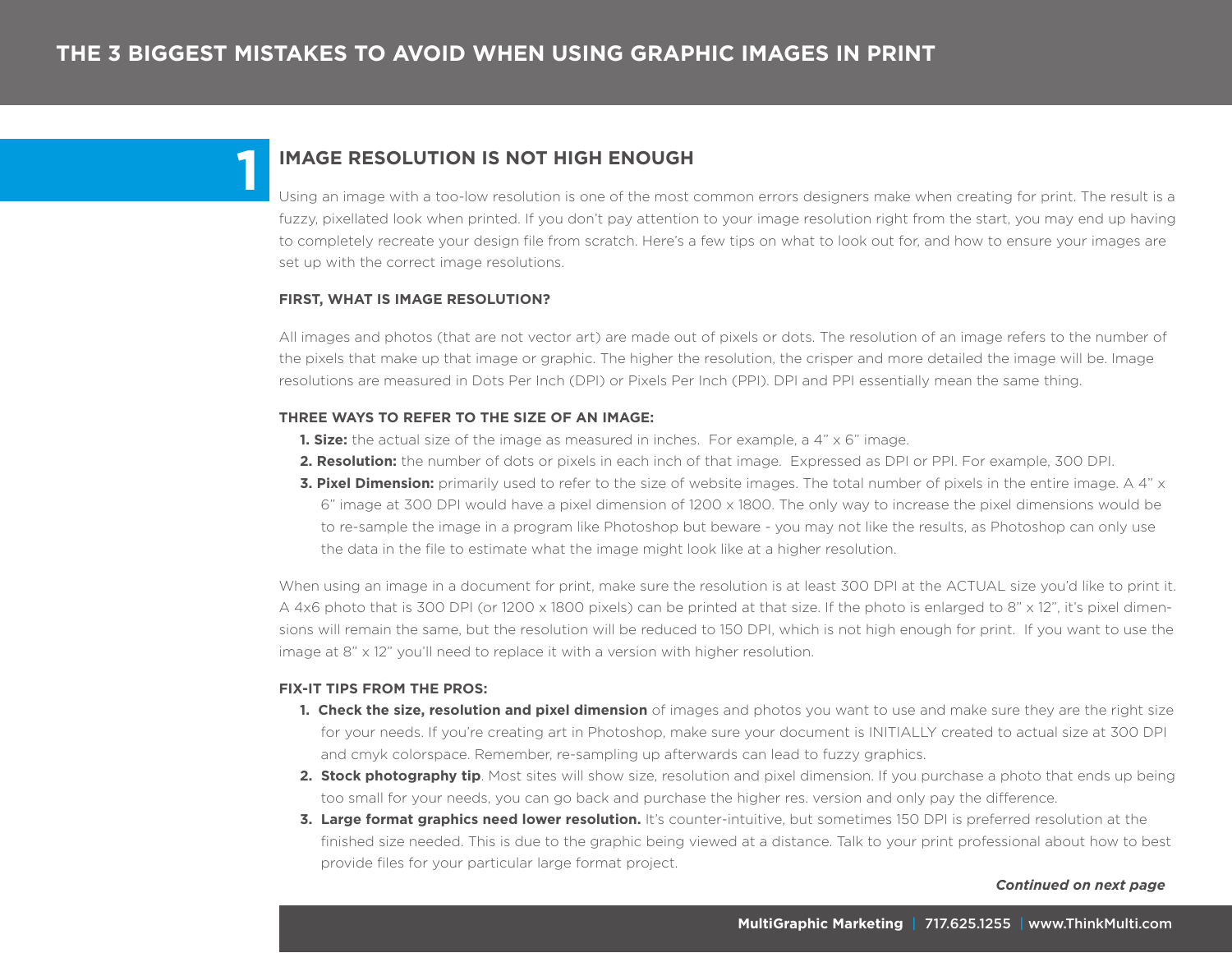

*Above: Image size dialogue box in Photoshop. This image is low res (72 DPI) at 14.18" x 9.4" for a total pixel dimension of 1021 x 680.*





*Above: Image size dialogue box in Photoshop for the high res version of the same photo. DPI is 300 at 14.18" x 9.4" for a total pixel dimension of 4256 x 2832.*



Look at the low resolution image of the sailor (above) compared to the high resolution version below it. When imported in *InDesign, both photos are 14.18" x 9.4", but their resolutions are different. In order to use the low res version for print, it must be reduced in size until the actual - or effective PPI (or DPI) is 300. InDesign conveniently shows you "Effective PPI" as you enlarge or reduce an image. You can also calculate the size the image needs to be by dividing the pixel dimensions by the resolution it needs to be. Since the low res image is 1021 pixels wide, divide 1021 by 300 and you get 3.4. The widest you can use this entire image for print is 3.4" (see image to the right).*



*The low res photo scaled down to 4.2" wide. At this size, the resolution is 300 DPI and OK to print*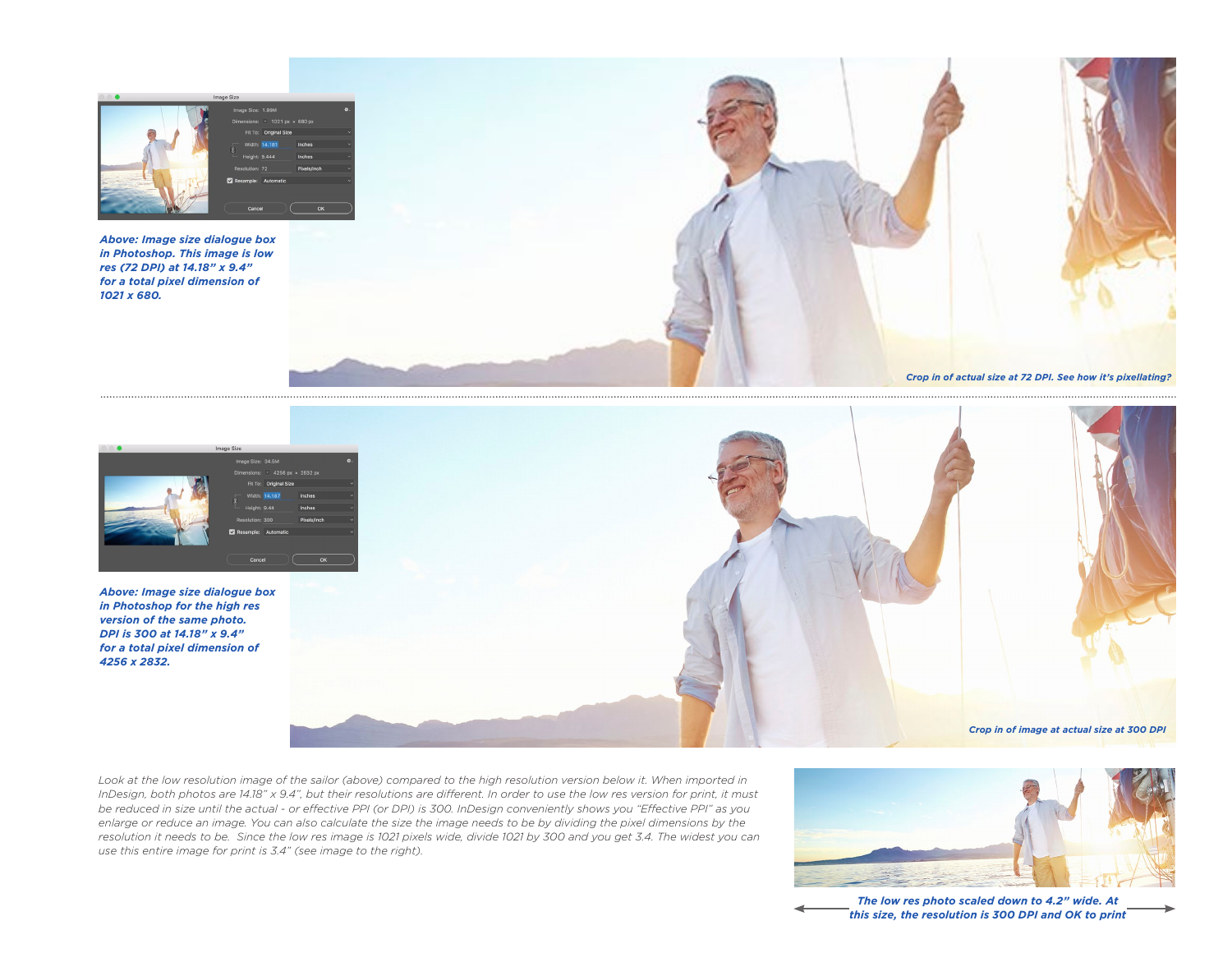## **2 YOU'RE NOT LOOKING AT COLOR THE RIGHT WAY**

## **WELCOME TO OUR GAMUT**

The world around us is filled with a dazzling array of beautiful colors, but not all can be replicated with ink on paper. Understanding the limitations of the different color gamuts can help you better prepare your file for print, and get the color you expect!

A color gamut is simply the range in which a specific color space can show color. Let's start with your monitor since that's where most projects begin. Your monitor displays closest to the RGB color space which is a fairly large color gamut. Your monitor uses pixels and light to replicate color. That's why a color can look much different on your monitor and on paper. An offset press, on the other hand, uses four plates - each is inked up with either Cyan, Magenta, Yellow and Black color, or a Pantone spot color.

Pantone is an ink reference publishing company. They produce a series of color books that every professional in the print and design industry uses to specify and match color.



*Imagine that the circle above represents the full gamut or range of colors we can see. The RGB color space is represented by the yellow shape. The Pantone is represented in magenta. As you can see, there are a few pantone colors that fall outside the RGB space. The light blue shape represents the range in color using CMYK color space.* 

*If you like an RGB or Pantone color that falls outside of the CMYK color gamut, you'll need to adjust your color - or your expectations - when printing offset!* 

 *Continued on next page*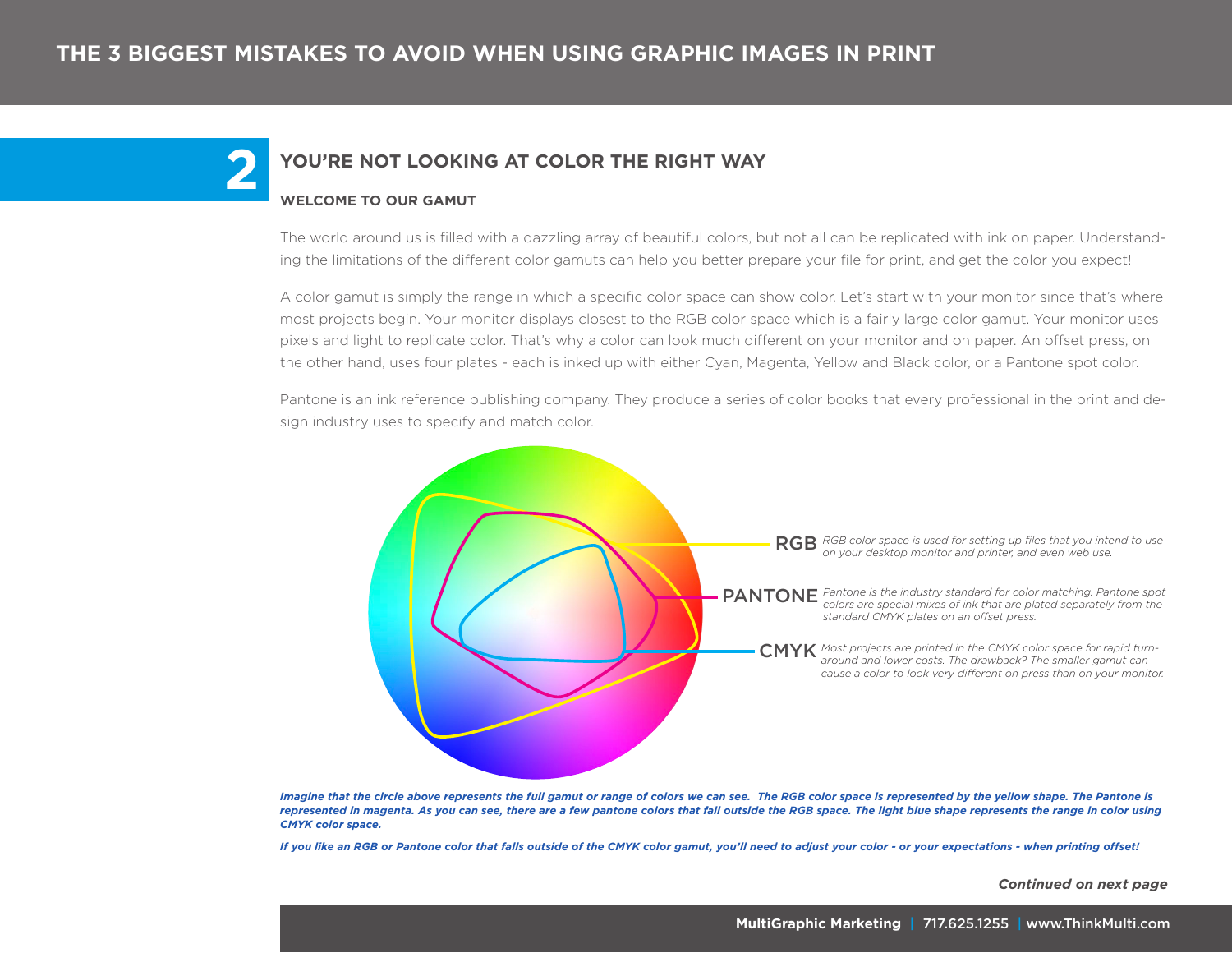## **GO BY THE NUMBERS**

Pantone color books show a wide range of colors, and numbers associated with them to reproduce in the other color gamuts as well. Pantone books also show how a color build and spot color behave on coated vs. uncoated paper. Color can appear to be dramatically different when printed in spot vs. CMYK, and on coated vs uncoated stock.

It's not unusual for a brand to have a different Pantone color specified for its coated vs. uncoated items, or to modify the CMYK build based on a particular paper stock they often use. Again, pay close attention to the numbers - not your monitor or desktop printer! Working closely with a print service specialist can help you navigate this.



#### **FIX-IT TIPS FROM THE PROS:**

- **Reference a Pantone color book** when choosing colors. Some spot colors convert well to CMYK and others don't. You can tweak the CMYK values to get a bit closer, but talk to your print professional on how to best do that.
- **Know what color space your printer needs** files provided in. Convert your colors in the working file using the Pantone guide. Adobe Illustrator, Photoshop and InDesign sometimes convert the same color with different builds, so be mindful of that!
- **Consider purchasing a Pantone book** if you want to have more accurate color information at your fingertips. Choose the Pantone Plus Bridge sets in coated and uncoated. Your print marketing expert can also show you a Pantone book.
- **Spots need special care!** When printing a Pantone spot color, avoid special effects like gradients and blending modes overlaying the spot color. This causes unexpected results on press that don't always show up in a pdf proof.